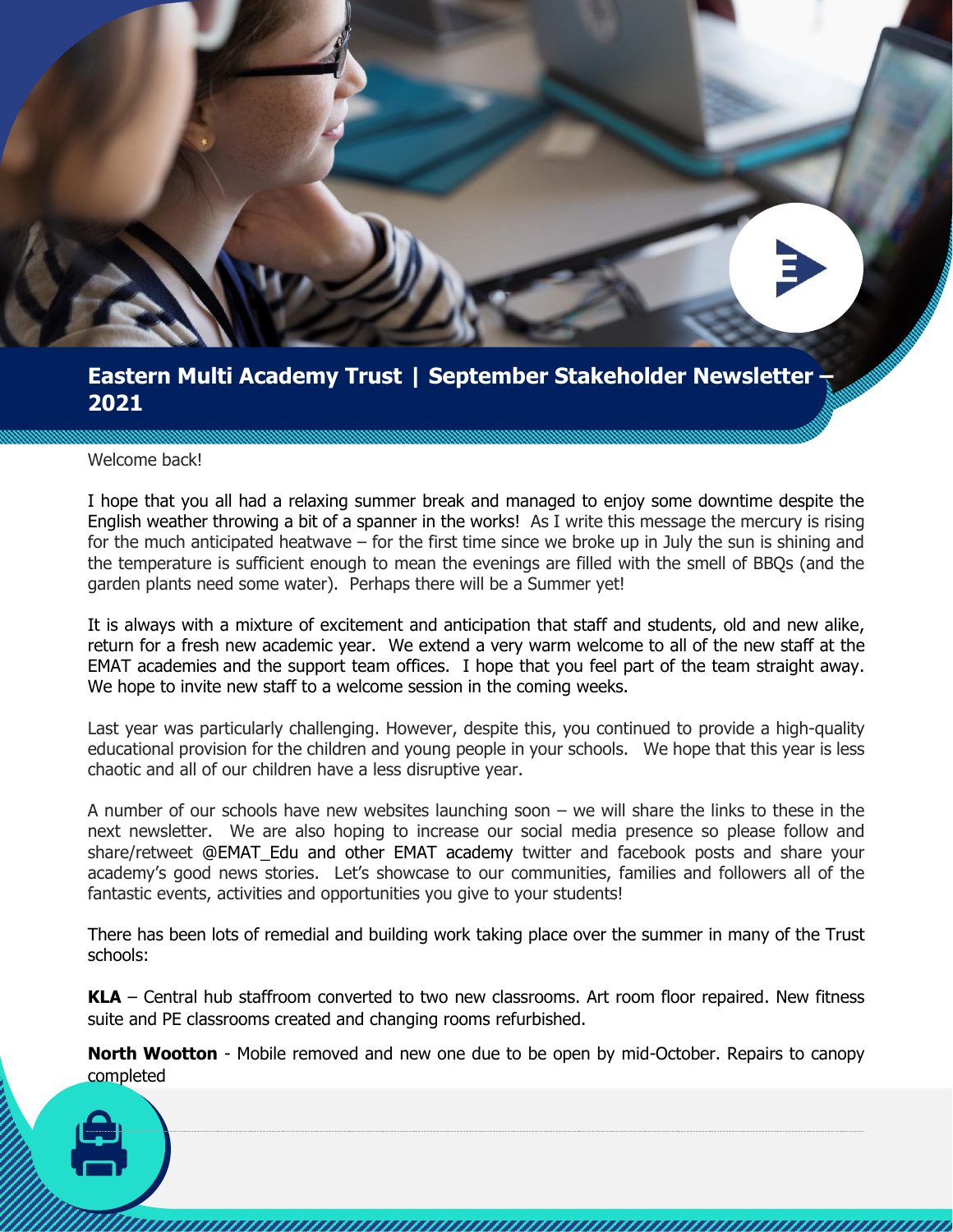**Norwich Road** – Making good at front of school completed and installation of new metered water supply

**Glade** - Internal works completed. AC units removed and mobile removed. Windows and doors to be completed in Oct half term

**Nelson** – New extension classroom built/completed and canopy relocated.

There is a significant estate upgrade programme planned across our academies over the next six months and I know that David Cousins and Russen & Turner will be discussing these with those academies in due course. This significant investment, well in excess of  $E1m$ , will ensure that our children and students attend an academy that is fit for purpose and somewhere to be proud of.

Take a look at some of the photos below of fresh new facilities to be enjoyed by our staff and students.

### **KESA Update**

As many of you will know, KESA had a monitoring inspection in June. During the inspection it became apparent to the team that there was overwhelming evidence to demonstrate that the academy had made significant improvement since its previous inspection and, as such, the inspection was turned into a full inspection. I am pleased to report that the academy received good for Leadership & Management, Personal Development, Behaviour and 6<sup>th</sup> form with Quality of Education receiving RI. Although the academy is judged RI overall, the report recognises the significant improvement that has been made by Sarah and her team and the academy is now well placed to continue its rapid improvement journey.

The transfer of KESA to Inspiration Trust was completed on the  $1<sup>st</sup>$  September and we wish Sarah and our colleagues the very best for the future.

#### **Associate Roles**

Don't forget that applications for Trust Associates are still open. The Associate roles are open to teachers, TA's and support staff who have skills and knowledge in key areas and are able to share this expertise across the trust so that we can learn from each other. The application should take less than 10 minutes to complete and can be found at [Trust Associate Application Form.](https://forms.office.com/r/EXbXG5dT8n)

#### **Newsletter Contributors**

We are looking for contributions to our new newsletters that we will be launching later this year. If you are working on a project or subject development and have something to share across the trust, we would love to hear from you. Contributions would be up to 500 words (not a target!) and include photographs of the children. We would like to cover every academy over the course of the year to showcase the positive experiences that our children receive and to be able to share the great approaches that you are all developing to teaching and learning.

If you are interested in contributing to the next newsletter please contact Rebecca Schrooder [\(rebecca.schrooder@eastern-mat.co.uk\)](mailto:rebecca.schrooder@eastern-mat.co.uk).

#### **Key Dates**

Principals Meeting: Tuesday 14<sup>th</sup> September 9.15am @ Trust Offices KLA Y5/6 open day tours: 27 Sept  $-1^{st}$  Oct (Open Evening 30<sup>th</sup> Sept)

Wishing you all a great start to the new term.

Paul Shanks Acting CEO, Eastern Multi-Academy Trust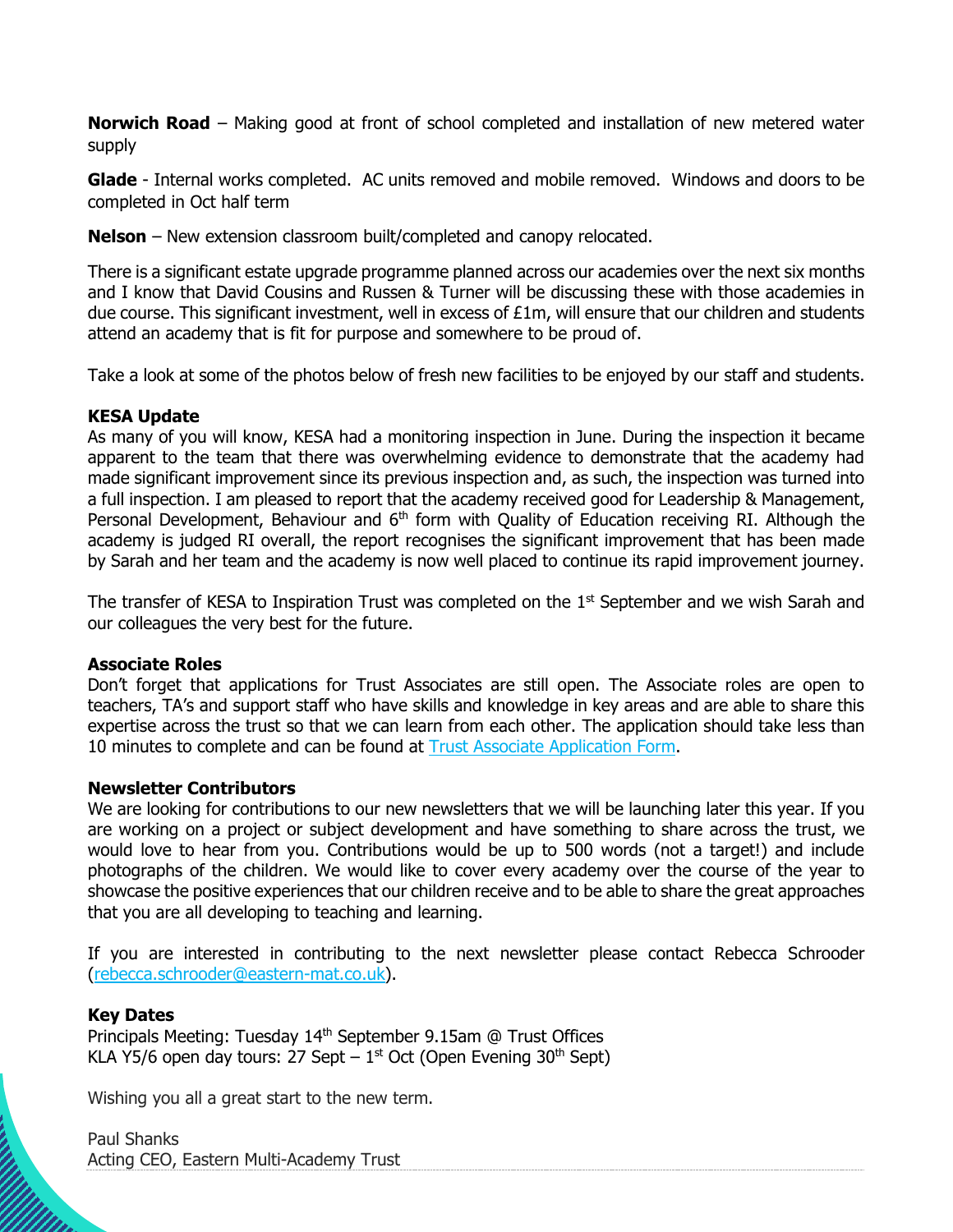

quote from the document or use this space to **Nelson Academy – Before…..**

**Nelson Academy – inside**





i<br>WWw.